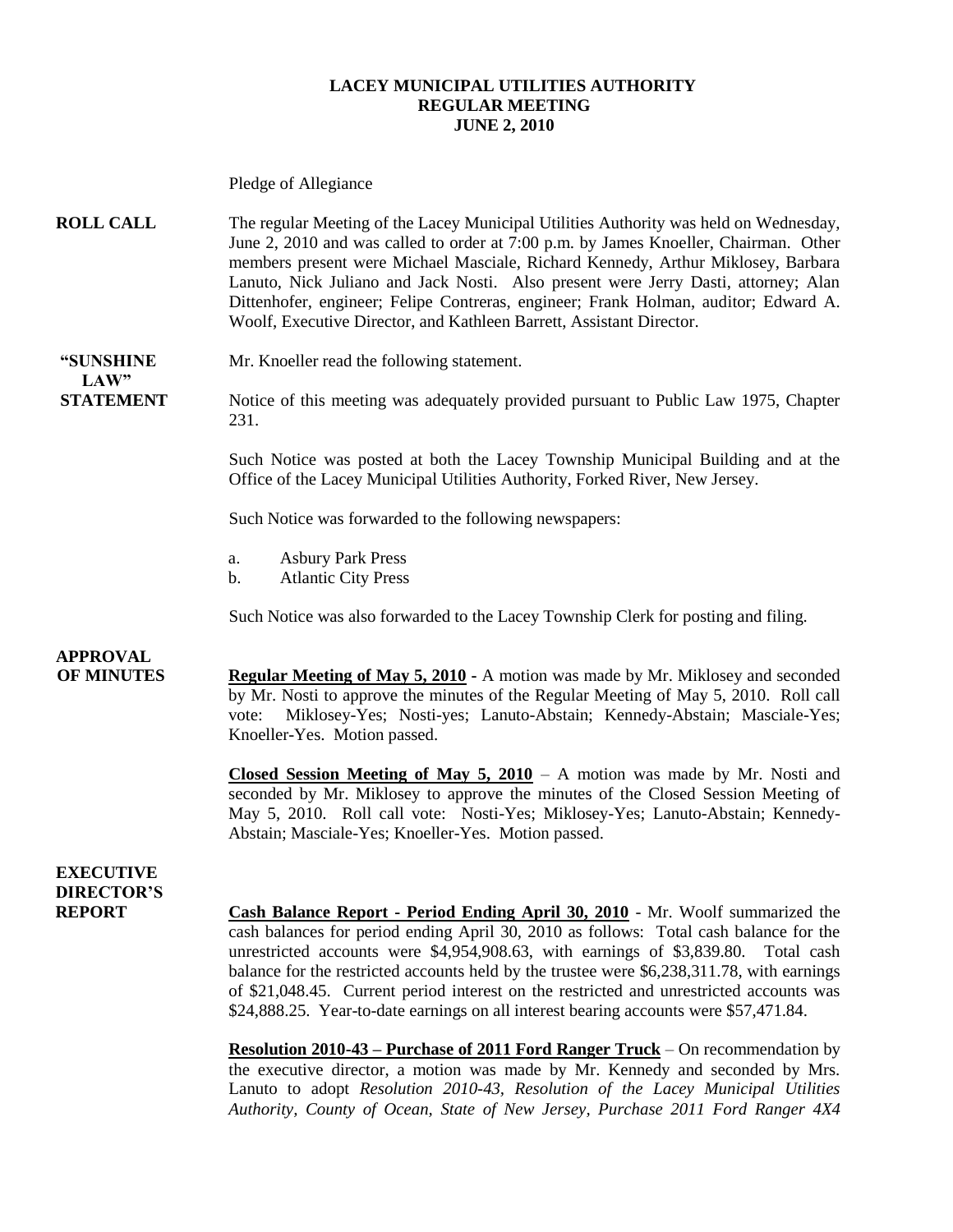*Extended CAB* purchased from Holman Ford Truck Center in the amount of \$20,474.50. Roll call vote: Kennedy-Yes; Lanuto-Yes; Miklosey-Yes; Masciale-Yes; Knoeller-Yes. Motion passed.

**Resolution 2010-46 – Award Contract – Furnish & Delivery of Water Meters and Associated Materials** – On recommendation by the executive director, a motion was made by Mr. Kennedy and seconded by Mr. Miklosey to adopt *Resolution 2010-46, Resolution of the Lacey Municipal Utilities Authority, County of Ocean, State of New Jersey, Awarding Contract for the Furnishing and Delivery of Water Meters and Associated Materials to HD Supply Waterworks, LTD* in the amount of \$149,925.00. Roll call vote: Kennedy-Yes; Miklosey-Yes; Lanuto-Yes; Masciale-Yes; Knoeller-Yes. Motion passed.

**OCUA** - Mr. Woolf stated the Authority received notification from the Ocean County Utilities Authority that they will increase their 2011 rates by 2.5%, which is equivalent to \$79,000.00.

Mr. Woolf stated he sent a letter to the OCUA requesting relief for the March 2010 metered flow charges in the amount of \$55,606.00. He noted total sewer discharge overage since the start of the year amounts to approximately \$77,000.00.

**Dolores Lynch** - Mr. Woolf informed the board that Dolores Lynch will be retiring from the LMUA in August.

**Andrew Pagano, F Street** – Jason Marciano of East Coast Engineering, on behalf of Mr. Pagano, was present to request relief to allow a long sewer lateral for F Street project. He stated the proposal is to develop one lot, and extend a road to that lot. The lateral being proposed to the nearest sewer manhole is 170' in length. He is aware of the Authority's regulations that state if anything is over 100' a main must be extended. Mr. Knoeller asked if the Authority's engineer had any issues with the original plans. Mr. Marciano stated the engineers recommend the plans be revised to provide a main extension. However, due to the unique circumstances affecting F Street, he is requesting the Authority allow a long sewer lateral. He explained F Street is a paper street that requires improvements to access the lot in question. However, this property is the only buildable lot fronting this portion of F Street. The lack of other potential sewer connections makes a main extension appear to be excessive.

Mr. Knoeller asked what type of pitch is proposed. Mr. Marciano stated he is proposing a lateral ¼ inch per foot as required. Mr. Knoeller asked if he would be going under the paved roadway. Mr. Marciano stated yes. Mr. Knoeller stated the concern is that once the Authority owns the long lateral it would be its responsibility. Mr. Knoeller asked about the cleanouts. Mr. Marciano stated he has proposed three – one at the lot and one at either side of the paved road area. Mr. Nosti suggested it may be cost effective to use Schedule 40 PVC for the whole distance. It is much thicker and would handle a lot more stress. He also suggested the possibility of extending manhole #1 to Lot 22 and running a lateral in the right of way. Mr. Knoeller stated a force main is also a possibility. Mr. Nosti stated he believes a force main is potentially a problem, since it is something that can break down. Mr. Knoeller asked Mr. Marciano to review the options presented by the board and come back to present an option to the Authority's engineer for review.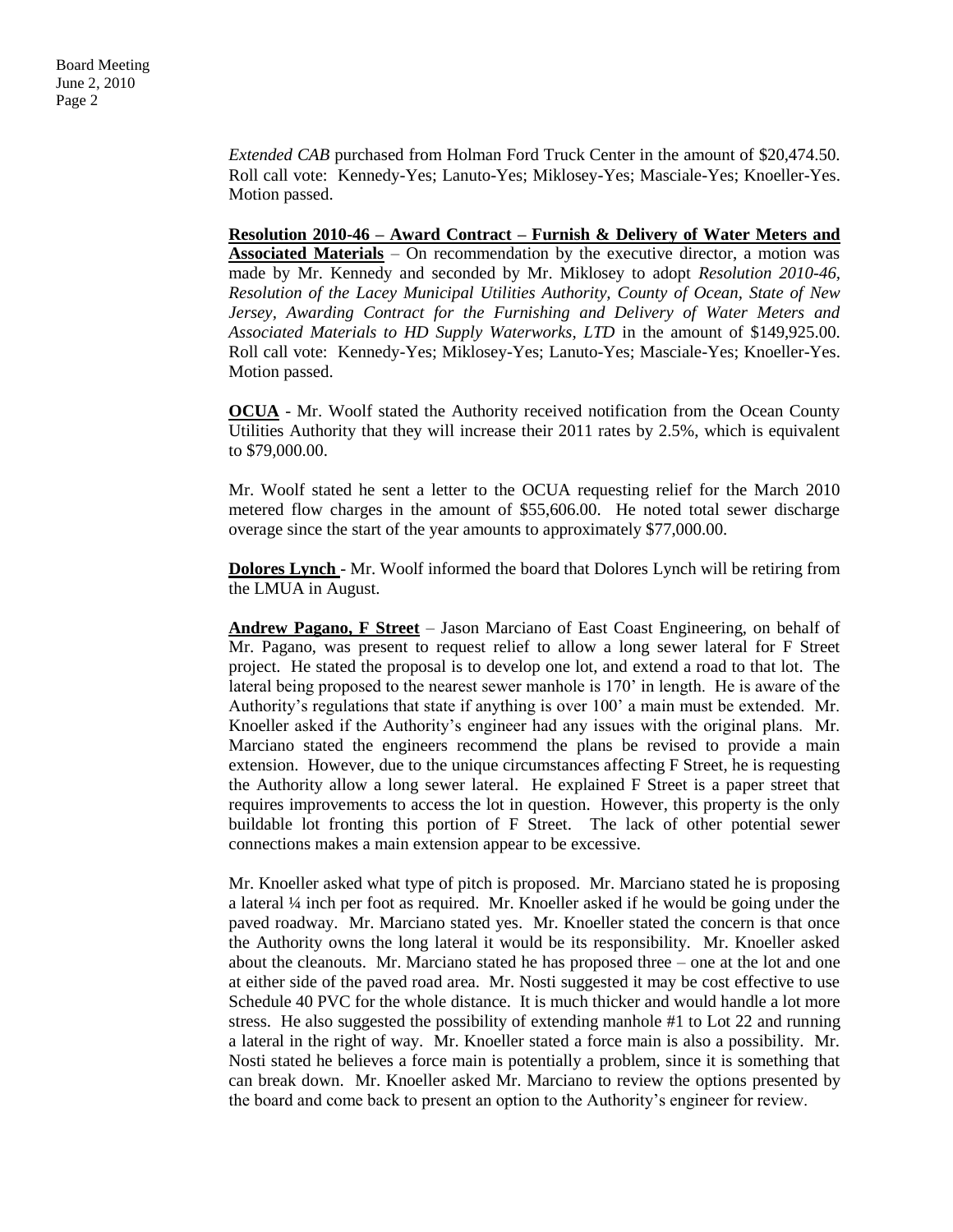# **BUSINESS**

**REPORT** May Meter Reads – Ms. Barrett reported 3,793 meters were read in May for Cycles 3 and 9. Sixty-three work orders were cut to obtain manual reads not obtained during regular meter read routes. Five reads were questioned because of high usage. Three customers were contacted by phone, and two customers were sent letters.

> **June Billing** – Ms. Barrett reported utility bills were mailed/hand delivered on June 3<sup>rd</sup> in the amount of \$663,978.43. Penalties were assessed on 3,187 past due accounts (all cycles) in the amount of \$15,928.95 for a total billing in June of \$679,907.38. Mr. Knoeller asked how many total accounts are there. Mr. Woolf stated approximately 11,700 accounts.

> **Customer Service –** Ms. Barrett reported forty-nine new customer welcome letters were mailed in April and ten responses were received in May. Forty-one final reads with equipment inspections were performed in May with no violations.

> **MUAA** – Ms. Barrett reported the MUAA dinner/meeting would be held on Thursday, June  $10^{\text{th}}$ .

# **ENGINEER'S**

**REPORT Resolution 2010-44 – Preliminary Sewer and Water Approval – Emerald Acres Estates – GS Realty Corporation** - Mr. Dittenhofer reported his office received plans for preliminary sewer and water approval for Emerald Acres Estates, Block 1026, Lot 7 and Block 1125, Lots 37-53. The applicant is proposing to construct a major subdivision with twenty (20) units between Taylor Lane and Cyprus Street. An existing residential dwelling and several sheds are currently located on site. The applicant proposes to remove the existing structures on site and create a cul-de-sac road off of Taylor Lane. The applicant is proposing to connect to the existing water main located in Taylor Lane and extend 6" PVC water main to the end of the cul-de-sac. A total of twelve (12) units will be serviced by this main extension. Four (4) units have frontage on Taylor Lane and will have water services connected to the existing main. Four  $(4)$  units have frontage on Cyprus Street and will be serviced from the existing water main located in Cyprus Street. The applicant is advised that the Authority's firm capacity may affect the issuance of a water extension permit by the NJDEP. If a water extension permit is not issued in a timely manner, or is denied for this project, the installation of dry water lines will be required. Individual units may have a private well installed and used as an interim potable water supply until such time as a permit is issued by the NJDEP. Upon the issuance of the necessary permits, any units connected to a private well for potable water supply and all future units shall connect to the public water system. Once connected to the public water system, private wells may be used only for non-potable outside water uses or sealed in accordance with NJDEP regulations. If the applicant does install private wells as an interim potable water supply, the initial connection charge for the future connection to the public water system shall be paid prior to the Authority issuing a Statement of Utilities. The applicant is also proposing to connect to an existing manhole located in Taylor Lane and extend 8" PVC sanitary sewer along the proposed street to service thirteen (13) units. Three (3) of the units on Taylor Lane will have laterals connecting to the existing OCUA sewer main. In accordance with OCUA rules and regulations, a direct lateral connection to the OCUA main is not permitted. The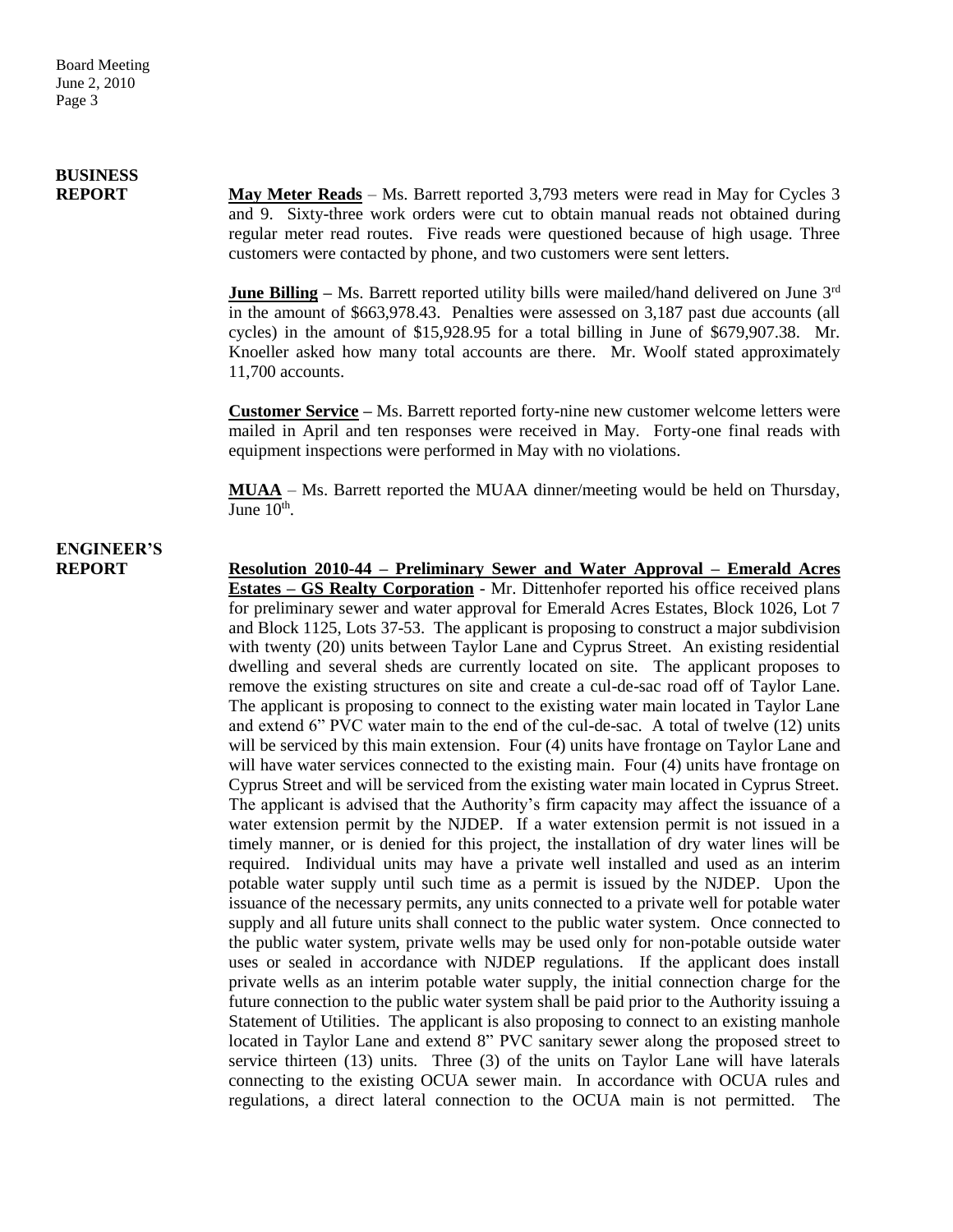Board Meeting June 2, 2010 Page 4

> applicant is required to provide an alternate method of servicing the lots on Taylor Lane. The four (4) units on Cyprus Street will have laterals connecting to the Authority's sewer main in Cyprus Street. On recommendation by the Authority's engineer, a motion was made by Mr. Masciale and seconded by Mrs. Lanuto to adopt *Resolution 2010-44, Resolution of the Lacey Municipal Utilities Authority, County of Ocean, State of New Jersey, Preliminary Sewer and Water Approval, Emerald Acres Estates, GS Realty Corporation, Block 1026, Lot 7, and Block 1125, Lots 37-53.* Roll call vote: Masciale-Yes; Lanuto-Yes; Miklosey-Yes; Kennedy-Yes; Knoeller-Yes. Motion passed.

> **Resolution 2010-45 – Maintenance Bond Release – Cleaning & Televising Sanitary <u>Sewer Contract No. 3 – D & D Utility Contractors, Inc.</u> – On recommendation by the** Authority's engineer, a motion was made by Mr. Miklosey and seconded by Mr. Kennedy to adopt *Resolution 2010-45, Resolution of the Lacey Municipal Utilities Authority, County of Ocean, State of New Jersey, Authorizing Release of Maintenance Bond for Cleaning & Televising Sanitary Sewer Contract No. 3, D & D Utility Contractors, Inc.* Roll call vote: Miklosey-Yes; Kennedy-Yes; Lanuto-Yes; Masciale-Yes; Knoeller-Yes. Motion passed.

> **Resolution 2010-47 – Maintenance Bond Release – Closeout Escrow Account – Lakeside Plaza – DRW Lacey, LLC –** On recommendation by the Authority's engineer, a motion was made by Mrs. Lanuto and seconded by Mr. Miklosey to adopt *Resolution 2010-47, Resolution of the Lacey Municipal Utilities Authority, County of Ocean, State of New Jersey, Maintenance Bond Release, Closeout Developer Escrow Account, Lakeside Plaza – Block 225, Lot 17, DRW Lacey, L.L.C.* Roll call vote: Lanuto-Yes; Miklosey-Yes; Kennedy-Yes; Masciale-Yes; Knoeller-Yes. Motion passed.

> Wells and Water Treatment Plant at Well No. 1 Site - Mr. Dittenhofer stated the project is on-going. Drilling of Well No. 8 is expected to start July  $1<sup>st</sup>$ .

> **Conceptual Design Water Treatment Plant No. 3 (Bayonne Avenue)** – Mr. Dittenhofer stated his office has prepared the conceptual design, engineer's report, cost estimates, and plans for this project.

> **Cleaning & Televising Contract No. 5** - Mr. Dittenhofer stated this project is essentially complete, with minor punch list items outstanding.

> **Repainting of Tank No. 2** – Mr. Dittenhofer stated this project is expected to begin at the end of June.

> **Maintenance Garage Re-Roofing** – Mr. Dittenhofer stated construction permits have been filed by the contractor, and is waiting for approval to start construction.

> **Cleaning & Televising Contract No. 6 & Flow Assessmen**t – Mr. Dittenhofer stated the contractor has indicated he would be on site this week to start this project.

> **Municipal Lane Pump Station Upgrades & Standby Non-Clog Pumps** – Mr. Dittenhofer stated this project is expected to start the third week of June.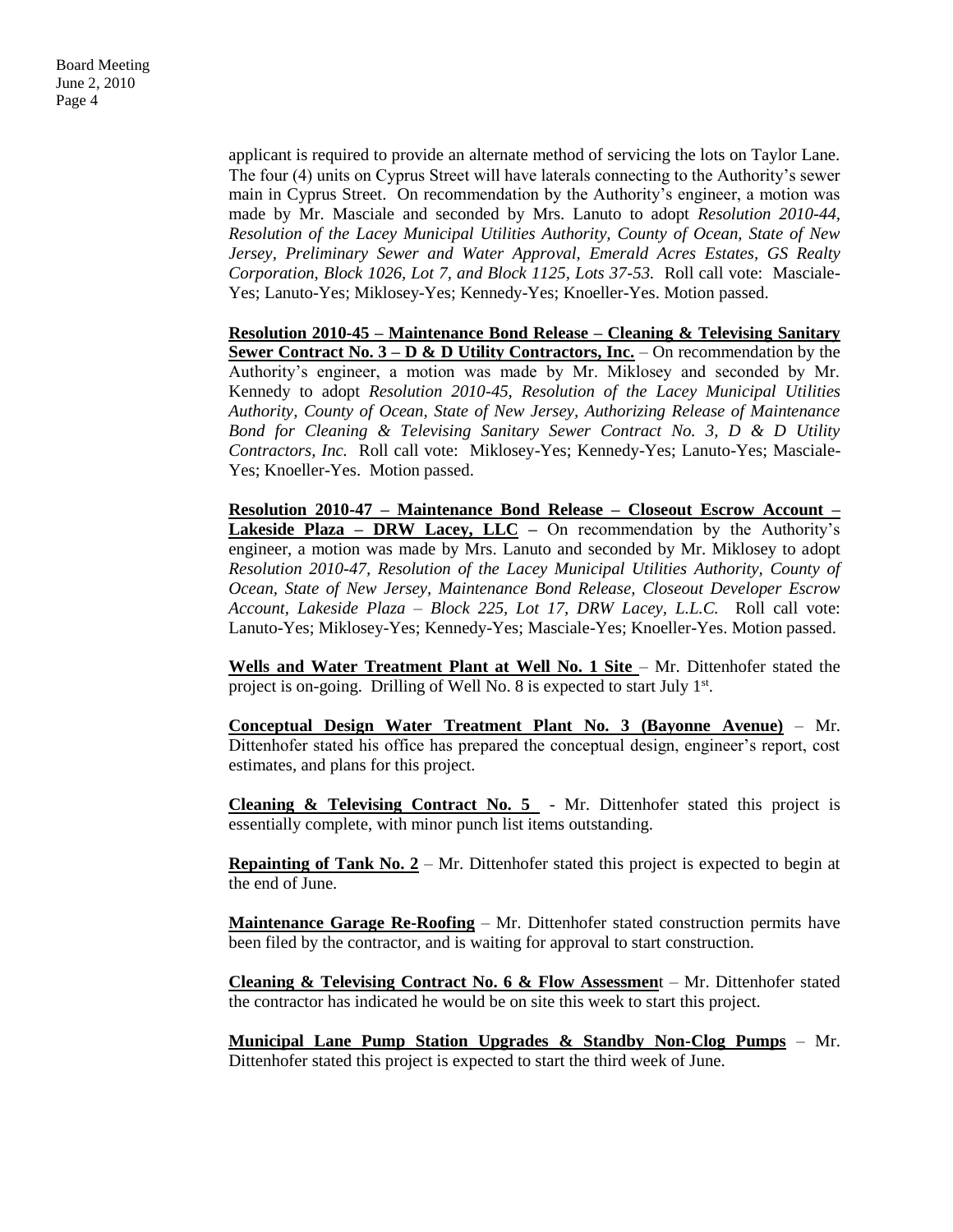**Utilization of Well No. 7** – Mr. Dittenhofer stated the requirements to use Well No. 7 as an emergency water source has been forwarded to the board for their review. He pointed out Well No. 7 can not be utilized until Well No. 8 is complete.

### **ATTORNEY'S**

**REPORT Resolution 2010-48 – Accept and Approve Third Amendment to Operations Agreement** – **PR Lacey, LLC – Home Depot Site** – On recommendation by the Authority's attorney, a motion was made by Mr. Kennedy and seconded by Mrs. Lanuto to adopt *Resolution 2010-48, Resolution of the Lacey Municipal Utilities Authority, County of Ocean, State of New Jersey, Accepting and Approving Third Amendment to the Operations Agreement with PR Lacey, LLC, Concerning Seasonal Display Area for Home Depot Site Located at Block 314.01, Lot 29.03*. Roll call vote: Kennedy-Yes; Lanuto-Yes; Miklosey-Yes; Masciale-Yes; Knoeller-Yes. Motion passed.

> **Beach Boulevard Bridge Damage** – Mr. Dasti suggested this issue be discussed in closed session.

**Exelon Spill** - Mr. Dasti suggested this issue be discussed in closed session.

## **AUDITOR'S**

**REPORT Accountant's Status Report – Month Ended April 30, 2010 –** Mr. Holman stated expenses were under budget on both water and sewer. Sewer revenue is performing well; however, water revenue is on the decline. Connection fees have exceeded the budgeted amount, and delinquency charges and interest income offset the shortfall in user fees.

> Mr. Miklosey asked why are the OCUA charges not shown on the variance. Mr. Holman stated it would be reflected in next months report. Mr. Woolf stated the OCUA gives the Authority an estimate, and it is paid based on that estimate at the end of the year. Mr. Miklosey stated he is concerned because at the end of the year the Authority can get hit with a big deficit. Mr. Knoeller asked Mr. Holman to calculate the OCUA charges in future reports.

#### **CORRESPONDENCE**

**Mr. & Mrs. Meehan, Chelsea Street** – Mr. and Mrs. Meehan are requesting waiver of late charge, due to mailing error. A motion was made by Mr. Kennedy and seconded by Mr. Masciale to waive the late charges in the amount of \$3.22. Roll call vote: Kennedy-Yes; Masciale-Yes; Lanuto-Yes; Miklosey-Yes; Knoeller-Yes. Motion passed.

**George Stout, Birch Road** – Mr. Stout is requesting waiver of late charge, due to claim of not receiving utility bill. A motion was made by Mr. Kennedy and seconded by Mrs. Lanuto to waive the late charges in the amount of \$7.70 accrued against February utility bill. Roll call vote: Kennedy-Yes; Lanuto-Yes; Miklosey-Yes; Masciale-Yes; Knoeller-Yes. Motion passed.

**Thaddeus Dziduszko, Penn Ave. N.** – Mr. Dziduszko is requesting waiver of late fee, due to illness. A motion was made by Mr. Kennedy and seconded by Mr. Miklosey to waive the late charges in the amount of \$8.93 assessed against the February and May utility bills. Roll call vote: Kennedy-Yes; Miklosey-Yes; Lanuto-Yes; Masciale-Yes; Knoeller-Yes. Motion passed.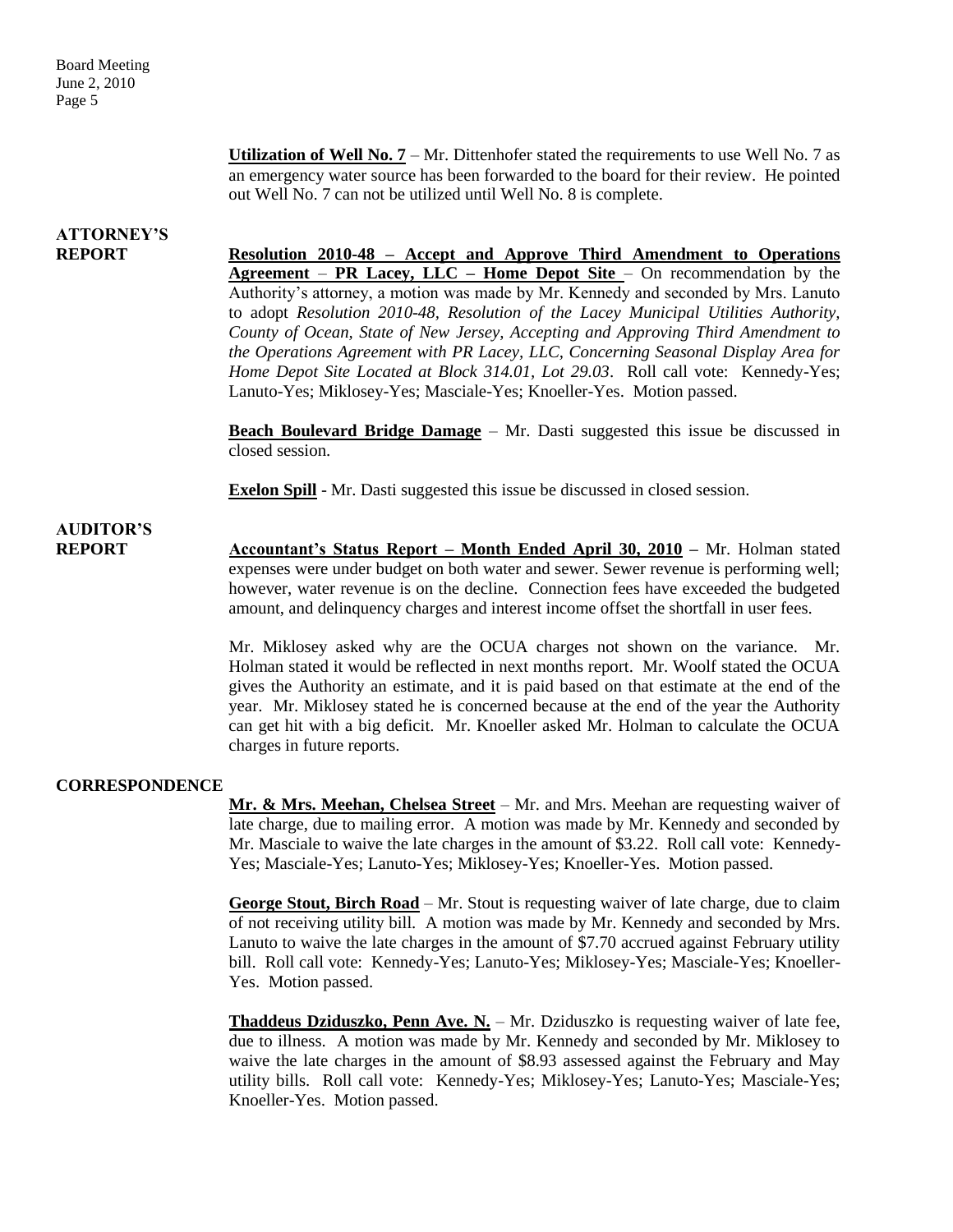**Mr. & Mrs. Reiter, Warwick Lane** – Mr. & Mrs. Reiter are requesting credit of late charge, due to claim of not receiving utility bill. A motion was made by Mr. Kennedy and seconded by Mr. Miklosey to waive the late charges accrued against February utility bill. There will be a credit on the account of \$3.00. Roll call vote: Kennedy-Yes; Miklosey-Yes; Lanuto-Yes; Masciale-Yes; Knoeller-Yes. Motion passed.

**Mr. & Mrs. Carlo, Nautilus Boulevard** – Mr. & Mrs. Carlo are requesting relief of utility bill, due to high water usage. Mr. Kennedy suggested the customer be sent a letter informing them of their option to have their meter removed and tested.

# **OLD**

**BUSINESS** There was no old business to discuss.

### **NEW**

**BUSINESS** There was no new business to discuss.

# **PUBLIC BUSINESS/**

**COMMENT Lorraine Sansone, Laurel Boulevard** – In reference to the escalated OCUA charges, Ms. Sansone asked about the status of the leaky pipes at the Forked River Beach area. Mr. Woolf stated Video Pipe Services would be examining the pipes in that area. He stated the Authority has been proactive in taking care of leaks. However, with the large amount of saturation in the ground due to heavy rains, water finds its way into the pipelines. Mr. Knoeller pointed out individual homeowner laterals also contribute to the OCUA expense.

> Ms. Sansone asked who is the contractor for the Beach Boulevard Bridge project. Mr. Woolf stated the contractor is Midlantic Contracting, who are contracted by the Ocean County Engineering department. Mr. Knoeller stated there is an on-going investigation to determine who is responsible for the damages related to the project. He pointed out the water was fully restored in two weeks.

> In regards to new wells 7 & 8, Ms. Sansone asked why can't well No. 7 be utilized until well No. 8 is complete. Mr. Knoeller stated there are DEP regulations involved. Mr. Dittenhofer added regulations state that only in an emergency situation can the well be utilized. Ms. Sansone asked how much would it cost to fund the project; and if the ratepayers would be affected by the cost. Mr. Knoeller stated the cost would be less then 7 million dollars. He stated ratepayers are being affected because the Authority is using surplus to pay for the well. The Authority needs to keep the operating budget afloat, as well as look at future expenses. Ms. Sansone asked the projection for next year in terms of rates. Mr. Knoeller stated there are numerous items that would impact the rates. The OCUA increase, operational costs, overall construction costs for the new wells, and current union negotiations to name a few.

> In regards to selling water to Waretown, Ms. Sansone stated Waretown water suppliers have indicated they have enough water to continue doing what they are doing. Mr. Woolf stated if the interconnect goes from Bayville to Stafford everyone would be interconnected. Mr. Knoeller added the Authority is also lobbying to sell water to the power plant.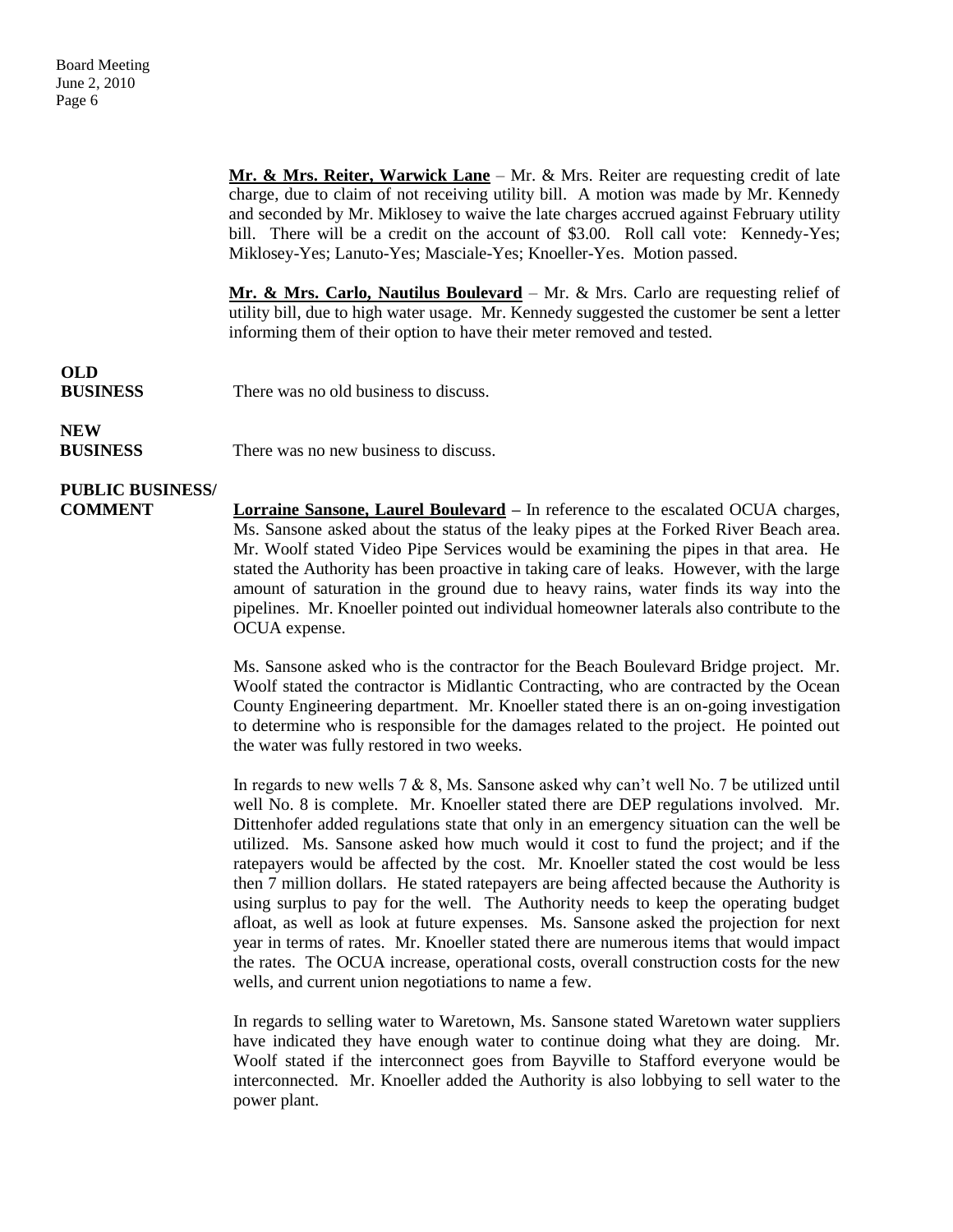Ms. Sansone asked if anyone could attend the MUAA meetings. Mr. Knoeller stated no, it is a professional association with other MUAA members.

**Regina Discenza, Sunset Drive** – Mrs. Discenza asked what necessitated the third amendment to the operations agreement for Home Depot. Mr. Knoeller explained the amendment pertained to the relocation of their outside display area. The Authority did not want any fertilizers in the wellhead protection area.

**Brian Reid, Township Liaison** – Mr. Reid asked if there is any relief the LMUA can provide to the Township, in terms of money, towards their budget problem. Mr. Knoeller stated the Finance Committee would discuss this request.

### **PAYMENT OF**

**VOUCHERS** WHEREAS, the members of the Lacey Municipal Utilities Authority carefully examined all vouchers presented for payment of claims;

> **NOW, THEREFORE, BE IT RESOLVED** by the Lacey Municipal Utilities Authority that:

> 1. Said vouchers in the sum of \$984,020.81 be and the same are hereby approved to be paid.

2. Said vouchers are listed on the attached computer check register.

A motion was made by Mr. Miklosey and seconded by Mr. Kennedy to adopt the above resolution. Roll call vote: Miklosey-Yes; Kennedy-Yes; Lanuto-Yes; Masciale-Yes; Knoeller-Yes, but abstains on invoice 20935. Motion passed.

# **CLOSED**

#### **SESSION RESOLUTION**

**WHEREAS,** Section 8 of the Open Public Meetings Act, Chapter 231, Public Law 1975 permits the exclusion of the public from a meeting in certain circumstances;

**WHEREAS**, this public body is of the opinion that such circumstances presently exist.

**NOW, THEREFORE, BE IT RESOLVED** by the Lacey Municipal Utilities Authority, County of Ocean and State of New Jersey as follows:

1. The public shall be excluded from discussion of action upon the hereinafter specified subject matters.

2. The general nature of this closed session concerns potential litigation and personnel matters.

3. It is anticipated at this time that the above-stated matters will be made public once these matters have been resolved.